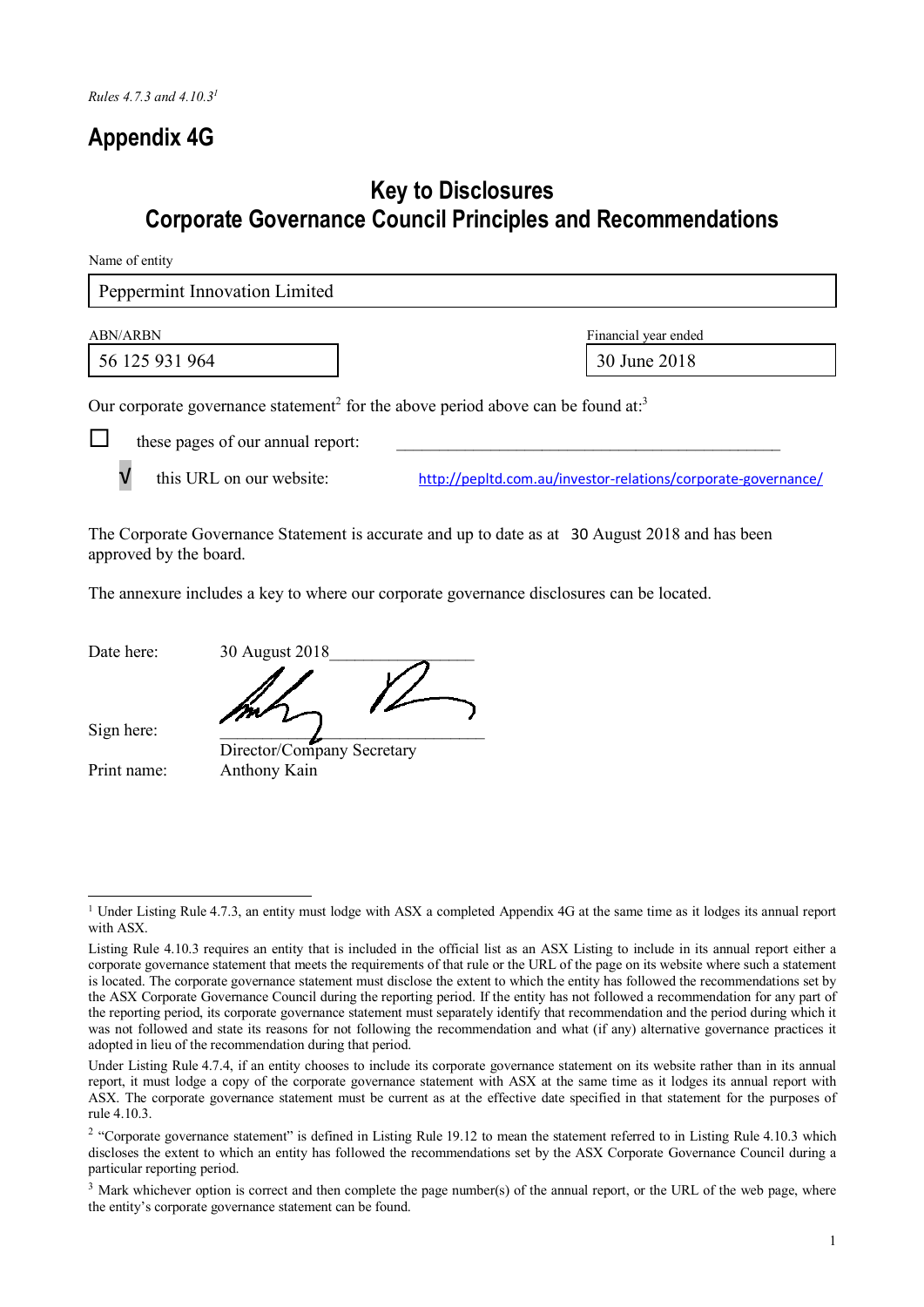## **ANNEXURE – KEY TO CORPORATE GOVERNANCE DISCLOSURES**

|            | <b>Corporate Governance Council recommendation</b>                                                                                                                                                                                                                                                                                                                                                                                                                             | We have followed the recommendation in full for the whole<br>of the period above. We have disclosed                                                                                                                                                                                                                                                                                                                                                                 | We have NOT followed the recommendation in full for the<br>whole of the period above. We have disclosed                                                                                                                                              |
|------------|--------------------------------------------------------------------------------------------------------------------------------------------------------------------------------------------------------------------------------------------------------------------------------------------------------------------------------------------------------------------------------------------------------------------------------------------------------------------------------|---------------------------------------------------------------------------------------------------------------------------------------------------------------------------------------------------------------------------------------------------------------------------------------------------------------------------------------------------------------------------------------------------------------------------------------------------------------------|------------------------------------------------------------------------------------------------------------------------------------------------------------------------------------------------------------------------------------------------------|
|            | <b>PRINCIPLE 1 - LAY SOLID FOUNDATIONS FOR MANAGEMENT AND OVERSIGHT</b>                                                                                                                                                                                                                                                                                                                                                                                                        |                                                                                                                                                                                                                                                                                                                                                                                                                                                                     |                                                                                                                                                                                                                                                      |
| 1.1        | A listed entity should disclose:<br>(a) the respective roles and responsibilities of its board<br>and management; and<br>(b) those matters expressly reserved to the board and<br>those delegated to management.                                                                                                                                                                                                                                                               | the fact that we follow this recommendation:<br>V<br>in our Corporate Governance Statement OR<br>at this location:<br>Insert location here<br>and information about the respective roles and<br>responsibilities of our board and management (including those<br>matters expressly reserved to the board and those delegated to<br>management):<br>V<br>at this location:<br>http://pepltd.com.au/investor-relations/corporate-<br>governance/ Insert location here | an explanation why that is so in our Corporate<br>Governance Statement OR<br>we are an externally managed entity and this<br>recommendation is therefore not applicable                                                                              |
| 1.2<br>1.3 | A listed entity should:<br>(a) undertake appropriate checks before appointing a<br>person, or putting forward to security holders a<br>candidate for election, as a director; and<br>(b) provide security holders with all material information<br>in its possession relevant to a decision on whether or<br>not to elect or re-elect a director.<br>A listed entity should have a written agreement with each<br>director and senior executive setting out the terms of their | the fact that we follow this recommendation:<br>V<br>in our Corporate Governance Statement OR<br>at this location:<br>Insert location here<br>the fact that we follow this recommendation:<br>V                                                                                                                                                                                                                                                                     | an explanation why that is so in our Corporate<br>Governance Statement OR<br>we are an externally managed entity and this<br>recommendation is therefore not applicable<br>an explanation why that is so in our Corporate<br>Governance Statement OR |
|            | appointment.                                                                                                                                                                                                                                                                                                                                                                                                                                                                   | in our Corporate Governance Statement OR<br>at this location:<br>Insert location here                                                                                                                                                                                                                                                                                                                                                                               | $\Box$<br>we are an externally managed entity and this<br>recommendation is therefore not applicable                                                                                                                                                 |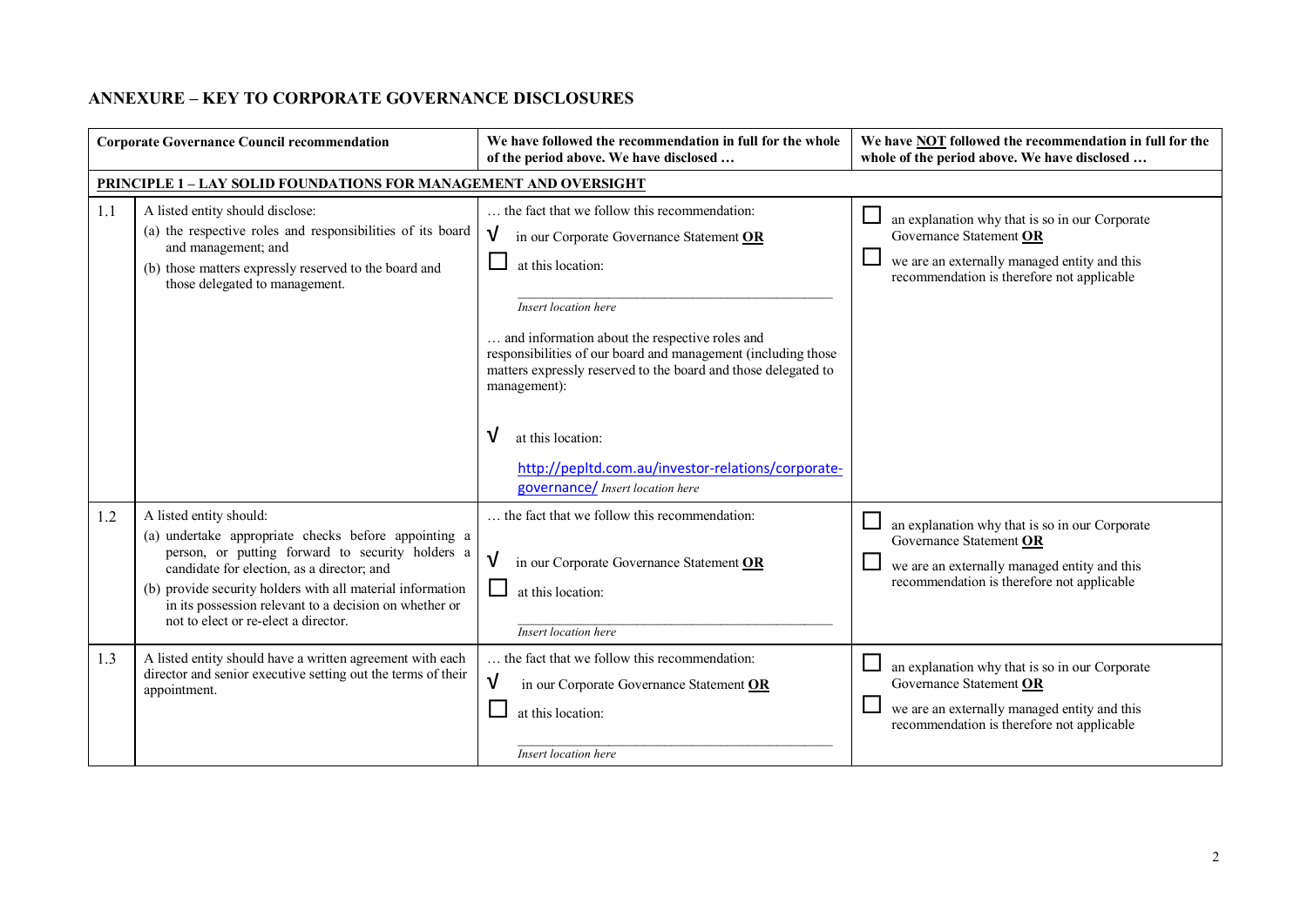| <b>Corporate Governance Council recommendation</b> |                                                                                                                                                                                                                                                                                                                                                                                                                                                                                                                                                                                                                                                                                                                                                                                                                                                                                                                                                                                                                                                                                   | We have followed the recommendation in full for the whole<br>of the period above. We have disclosed                                                                                                                                                                                                                                                                                                                                                                                                                                                                                                                                                                                                                                                                                                                                                        | We have <b>NOT</b> followed the recommendation in full for the<br>whole of the period above. We have disclosed                                                          |
|----------------------------------------------------|-----------------------------------------------------------------------------------------------------------------------------------------------------------------------------------------------------------------------------------------------------------------------------------------------------------------------------------------------------------------------------------------------------------------------------------------------------------------------------------------------------------------------------------------------------------------------------------------------------------------------------------------------------------------------------------------------------------------------------------------------------------------------------------------------------------------------------------------------------------------------------------------------------------------------------------------------------------------------------------------------------------------------------------------------------------------------------------|------------------------------------------------------------------------------------------------------------------------------------------------------------------------------------------------------------------------------------------------------------------------------------------------------------------------------------------------------------------------------------------------------------------------------------------------------------------------------------------------------------------------------------------------------------------------------------------------------------------------------------------------------------------------------------------------------------------------------------------------------------------------------------------------------------------------------------------------------------|-------------------------------------------------------------------------------------------------------------------------------------------------------------------------|
| 1.4                                                | The company secretary of a listed entity should be<br>accountable directly to the board, through the chair, on all<br>matters to do with the proper functioning of the board.                                                                                                                                                                                                                                                                                                                                                                                                                                                                                                                                                                                                                                                                                                                                                                                                                                                                                                     | the fact that we follow this recommendation:<br>$\sqrt{ }$<br>in our Corporate Governance Statement OR<br>at this location:<br><b>Insert</b> location here                                                                                                                                                                                                                                                                                                                                                                                                                                                                                                                                                                                                                                                                                                 | an explanation why that is so in our Corporate<br>Governance Statement OR<br>we are an externally managed entity and this<br>recommendation is therefore not applicable |
| 1.5                                                | A listed entity should:<br>(a) have a diversity policy which includes requirements<br>for the board or a relevant committee of the board to<br>set measurable objectives for achieving gender<br>diversity and to assess annually both the objectives<br>and the entity's progress in achieving them;<br>(b) disclose that policy or a summary of it; and<br>(c) disclose as at the end of each reporting period the<br>measurable objectives for achieving gender diversity<br>set by the board or a relevant committee of the board<br>in accordance with the entity's diversity policy and its<br>progress towards achieving them and either:<br>(1) the respective proportions of men and women on<br>the board, in senior executive positions and across<br>the whole organisation (including how the entity<br>has defined "senior executive" for these<br>purposes); or<br>(2) if the entity is a "relevant employer" under the<br>Workplace Gender Equality Act, the entity's most<br>recent "Gender Equality Indicators", as defined in<br>and published under that Act. | the fact that we have a diversity policy that complies with<br>paragraph (a):<br>$\sqrt{ }$<br>in our Corporate Governance Statement OR<br>ப<br>at this location:<br><b>Insert location here</b><br>and a copy of our diversity policy or a summary of it:<br>$\sqrt{ }$<br>at this location:<br>http://pepltd.com.au/investor-relations/corporate-<br>governance/<br>the measurable objectives for achieving gender diversity set<br>by the board or a relevant committee of the board in<br>accordance with our diversity policy and our progress towards<br>achieving them:<br>$\sqrt{ }$<br>in our Corporate Governance Statement OR<br>at this location:<br><b>Insert location here</b><br>and the information referred to in paragraphs $(c)(1)$ or $(2)$ :<br>in our Corporate Governance Statement OR<br>at this location:<br>Insert location here | an explanation why that is so in our Corporate<br>Governance Statement OR<br>we are an externally managed entity and this<br>recommendation is therefore not applicable |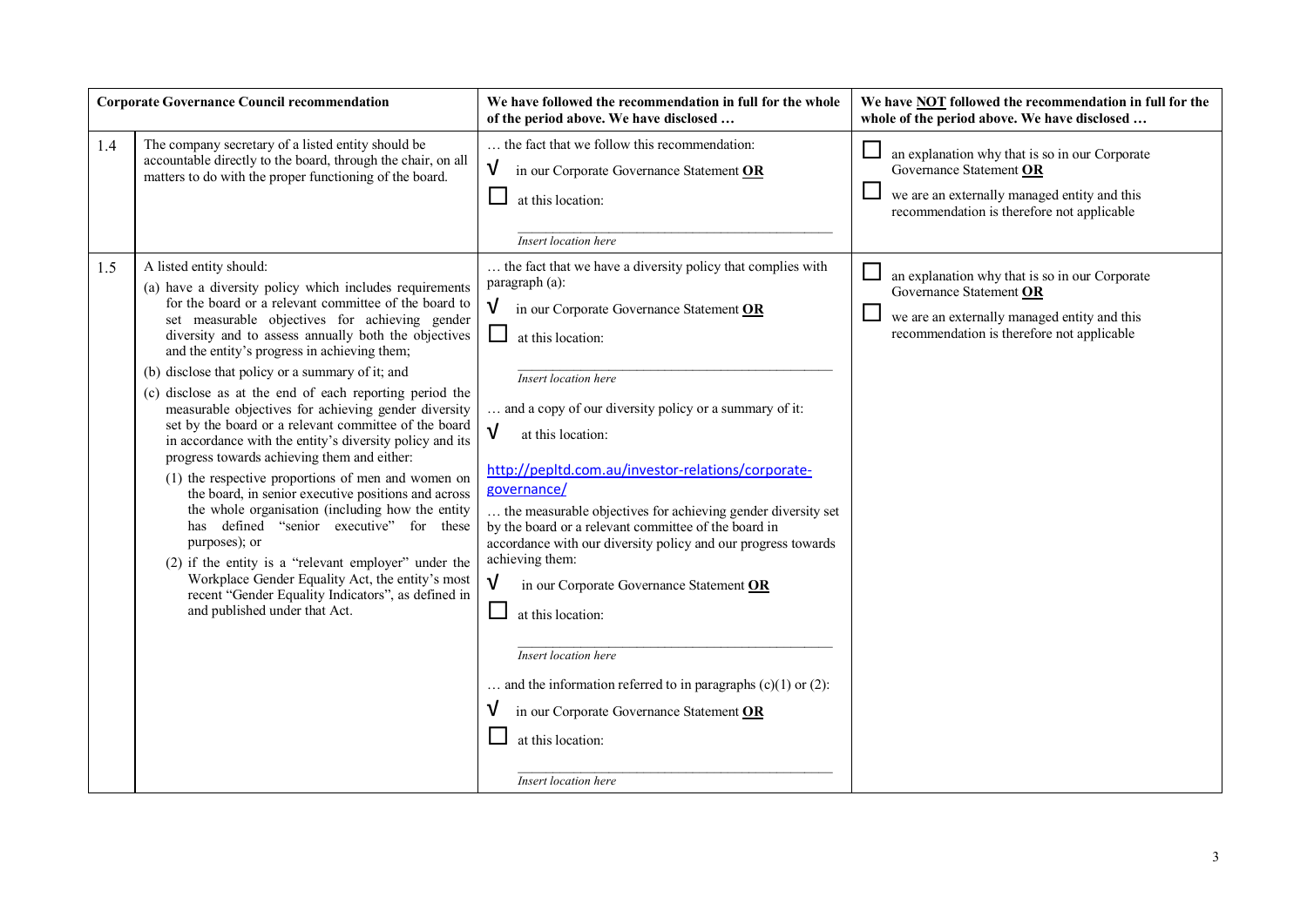| <b>Corporate Governance Council recommendation</b> |                                                                                                                                                                                                                                                                                                                                               | We have followed the recommendation in full for the whole<br>of the period above. We have disclosed                                                                                                                                                                                                             | We have <b>NOT</b> followed the recommendation in full for the<br>whole of the period above. We have disclosed                                                               |
|----------------------------------------------------|-----------------------------------------------------------------------------------------------------------------------------------------------------------------------------------------------------------------------------------------------------------------------------------------------------------------------------------------------|-----------------------------------------------------------------------------------------------------------------------------------------------------------------------------------------------------------------------------------------------------------------------------------------------------------------|------------------------------------------------------------------------------------------------------------------------------------------------------------------------------|
| 1.6                                                | A listed entity should:<br>(a) have and disclose a process for periodically<br>evaluating the performance of the board, its<br>committees and individual directors; and<br>(b) disclose, in relation to each reporting period, whether<br>a performance evaluation was undertaken in the<br>reporting period in accordance with that process. | the evaluation process referred to in paragraph (a):<br>in our Corporate Governance Statement OR<br>ப<br>at this location:<br>Insert location here<br>and the information referred to in paragraph (b):<br>in our Corporate Governance Statement OR<br>at this location:<br>Insert location here                | V<br>an explanation why that is so in our Corporate<br>Governance Statement OR<br>we are an externally managed entity and this<br>recommendation is therefore not applicable |
| 1.7                                                | A listed entity should:<br>(a) have and disclose a process for periodically<br>evaluating the performance of its senior executives;<br>and<br>(b) disclose, in relation to each reporting period, whether<br>a performance evaluation was undertaken in the<br>reporting period in accordance with that process.                              | the evaluation process referred to in paragraph (a):<br>$\Box$ in our Corporate Governance Statement $\overline{OR}$<br>at this location:<br>Insert location here<br>and the information referred to in paragraph (b):<br>in our Corporate Governance Statement OR<br>at this location:<br>Insert location here | V<br>an explanation why that is so in our Corporate<br>Governance Statement OR<br>we are an externally managed entity and this<br>recommendation is therefore not applicable |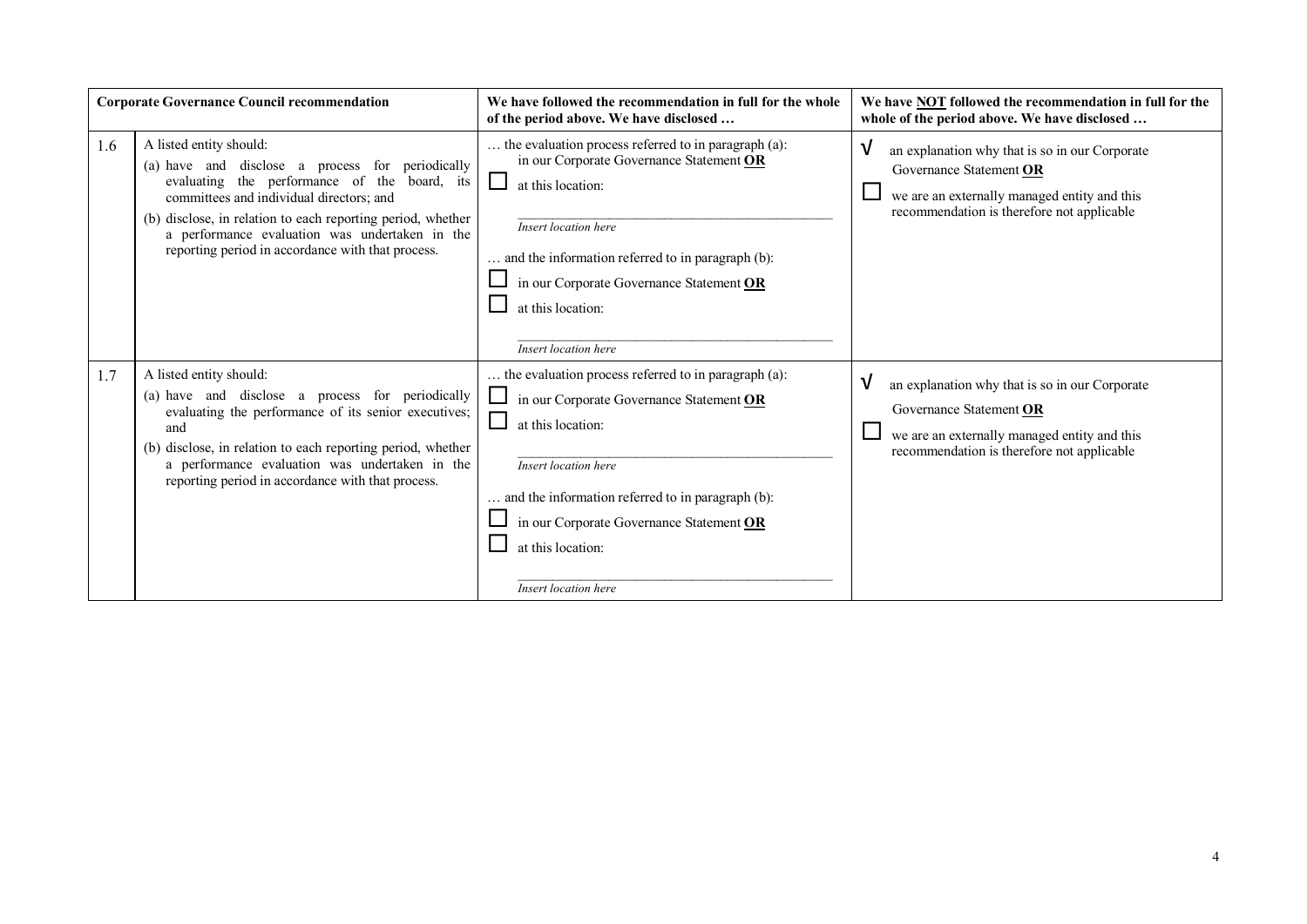| <b>Corporate Governance Council recommendation</b> |                                                                                                                                                                                                                                                                                                                                                                                                                                                                                                                                                                                                                                                                                                                                                                                                                                                                 | We have followed the recommendation in full for the whole<br>of the period above. We have disclosed                                                                                                                                                                                                                                                                                                                                                                                                                                                                                                                                                                                                                                                                                                                                                                                                                                                                                                         | We have NOT followed the recommendation in full for the<br>whole of the period above. We have disclosed                                                                                              |
|----------------------------------------------------|-----------------------------------------------------------------------------------------------------------------------------------------------------------------------------------------------------------------------------------------------------------------------------------------------------------------------------------------------------------------------------------------------------------------------------------------------------------------------------------------------------------------------------------------------------------------------------------------------------------------------------------------------------------------------------------------------------------------------------------------------------------------------------------------------------------------------------------------------------------------|-------------------------------------------------------------------------------------------------------------------------------------------------------------------------------------------------------------------------------------------------------------------------------------------------------------------------------------------------------------------------------------------------------------------------------------------------------------------------------------------------------------------------------------------------------------------------------------------------------------------------------------------------------------------------------------------------------------------------------------------------------------------------------------------------------------------------------------------------------------------------------------------------------------------------------------------------------------------------------------------------------------|------------------------------------------------------------------------------------------------------------------------------------------------------------------------------------------------------|
|                                                    | PRINCIPLE 2 - STRUCTURE THE BOARD TO ADD VALUE                                                                                                                                                                                                                                                                                                                                                                                                                                                                                                                                                                                                                                                                                                                                                                                                                  |                                                                                                                                                                                                                                                                                                                                                                                                                                                                                                                                                                                                                                                                                                                                                                                                                                                                                                                                                                                                             |                                                                                                                                                                                                      |
| 2.1                                                | The board of a listed entity should:<br>(a) have a nomination committee which:<br>(1) has at least three members, a majority of whom<br>are independent directors; and<br>(2) is chaired by an independent director,<br>and disclose:<br>(3) the charter of the committee;<br>(4) the members of the committee; and<br>(5) as at the end of each reporting period, the number<br>of times the committee met throughout the period<br>and the individual attendances of the members at<br>those meetings; $OR$<br>(b) if it does not have a nomination committee, disclose<br>that fact and the processes it employs to address board<br>succession issues and to ensure that the board has the<br>appropriate balance of skills, knowledge, experience,<br>independence and diversity to enable it to discharge<br>its duties and responsibilities effectively. | [If the entity complies with paragraph (a):]<br>the fact that we have a nomination committee that complies<br>with paragraphs $(1)$ and $(2)$ :<br>in our Corporate Governance Statement OR<br>at this location:<br><b>Insert location here</b><br>and a copy of the charter of the committee:<br>$\Box$<br>at this location:<br><b>Insert location here</b><br>$\ldots$ and the information referred to in paragraphs (4) and (5):<br>in our Corporate Governance Statement OR<br>at this location:<br><b>Insert location here</b><br>[If the entity complies with paragraph (b):]<br>the fact that we do not have a nomination committee and the<br>processes we employ to address board succession issues and to<br>ensure that the board has the appropriate balance of skills,<br>knowledge, experience, independence and diversity to enable it<br>to discharge its duties and responsibilities effectively:<br>in our Corporate Governance Statement OR<br>at this location:<br>Insert location here | $\boldsymbol{\mathsf{V}}$<br>an explanation why that is so in our Corporate<br>Governance Statement OR<br>we are an externally managed entity and this<br>recommendation is therefore not applicable |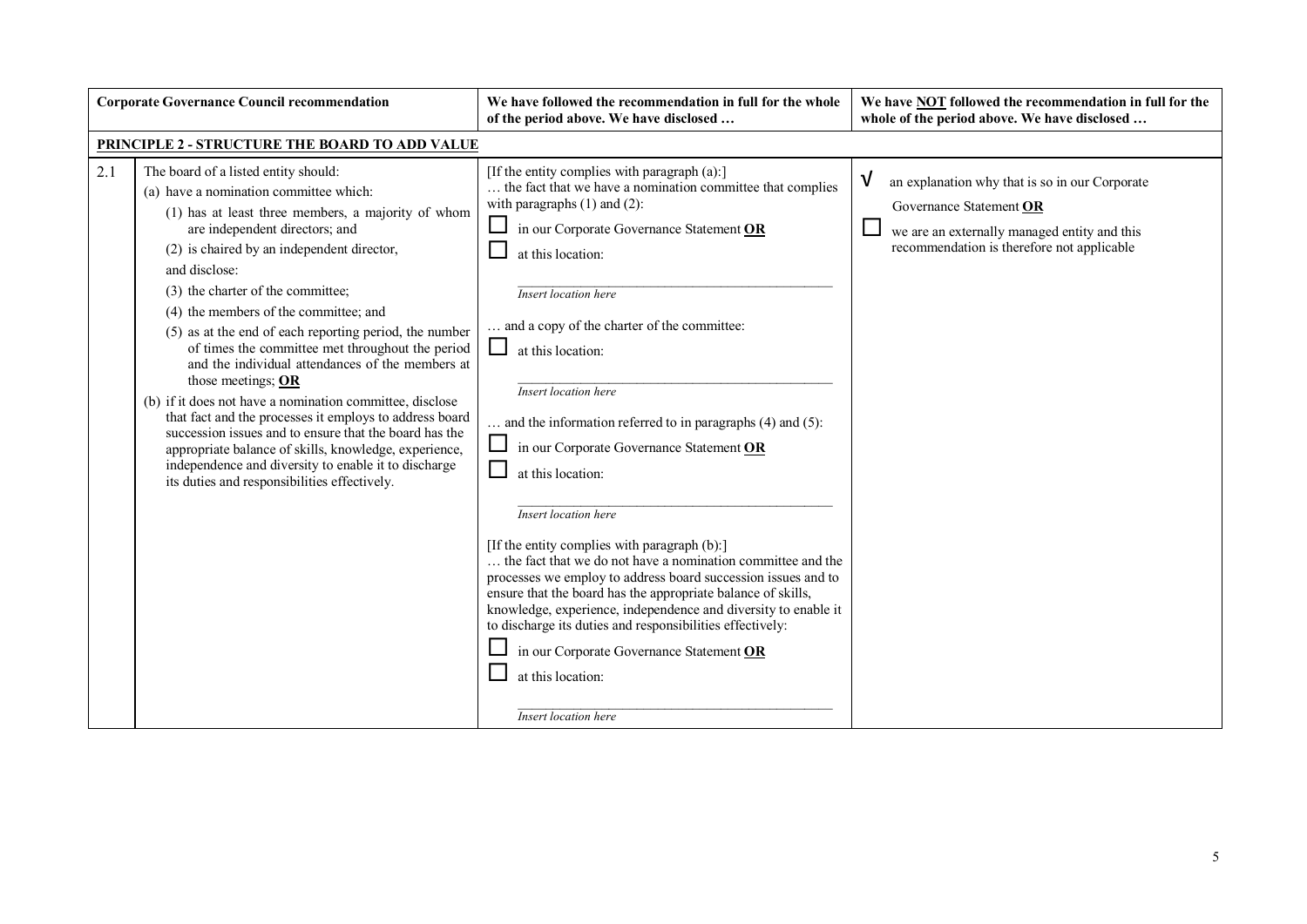|     | <b>Corporate Governance Council recommendation</b>                                                                                                                                                                                                                                                                                                                                                                                                                                                                                               | We have followed the recommendation in full for the whole<br>of the period above. We have disclosed                                                                                                                                                                                                                                                                                                                                                                                                    | We have <b>NOT</b> followed the recommendation in full for the<br>whole of the period above. We have disclosed                                                          |
|-----|--------------------------------------------------------------------------------------------------------------------------------------------------------------------------------------------------------------------------------------------------------------------------------------------------------------------------------------------------------------------------------------------------------------------------------------------------------------------------------------------------------------------------------------------------|--------------------------------------------------------------------------------------------------------------------------------------------------------------------------------------------------------------------------------------------------------------------------------------------------------------------------------------------------------------------------------------------------------------------------------------------------------------------------------------------------------|-------------------------------------------------------------------------------------------------------------------------------------------------------------------------|
| 2.2 | A listed entity should have and disclose a board skills<br>matrix setting out the mix of skills and diversity that the<br>board currently has or is looking to achieve in its<br>membership.                                                                                                                                                                                                                                                                                                                                                     | our board skills matrix:<br>$\sqrt{ }$<br>in our Corporate Governance Statement OR<br>at this location:<br><b>Insert</b> location here                                                                                                                                                                                                                                                                                                                                                                 | an explanation why that is so in our Corporate<br>Governance Statement OR<br>we are an externally managed entity and this<br>recommendation is therefore not applicable |
| 2.3 | A listed entity should disclose:<br>(a) the names of the directors considered by the board to<br>be independent directors;<br>(b) if a director has an interest, position, association or<br>relationship of the type described in Box 2.3 but the<br>board is of the opinion that it does not compromise<br>the independence of the director, the nature of the<br>interest, position, association or relationship in<br>question and an explanation of why the board is of<br>that opinion; and<br>(c) the length of service of each director. | the names of the directors considered by the board to be<br>independent directors:<br>$\mathsf{V}$<br>in our Corporate Governance Statement OR<br>ப<br>at this location:<br>Insert location here<br>where applicable, the information referred to in paragraph<br>$(b)$ :<br>in our Corporate Governance Statement OR<br>at this location:<br>Insert location here<br>the length of service of each director:<br>in our Corporate Governance Statement OR<br>at this location:<br>Insert location here | an explanation why that is so in our Corporate<br>Governance Statement                                                                                                  |
| 2.4 | A majority of the board of a listed entity should be<br>independent directors.                                                                                                                                                                                                                                                                                                                                                                                                                                                                   | the fact that we follow this recommendation:<br>in our Corporate Governance Statement OR<br>V<br>at this location:<br><b>Insert location here</b>                                                                                                                                                                                                                                                                                                                                                      | an explanation why that is so in our Corporate<br>Governance Statement OR<br>we are an externally managed entity and this<br>recommendation is therefore not applicable |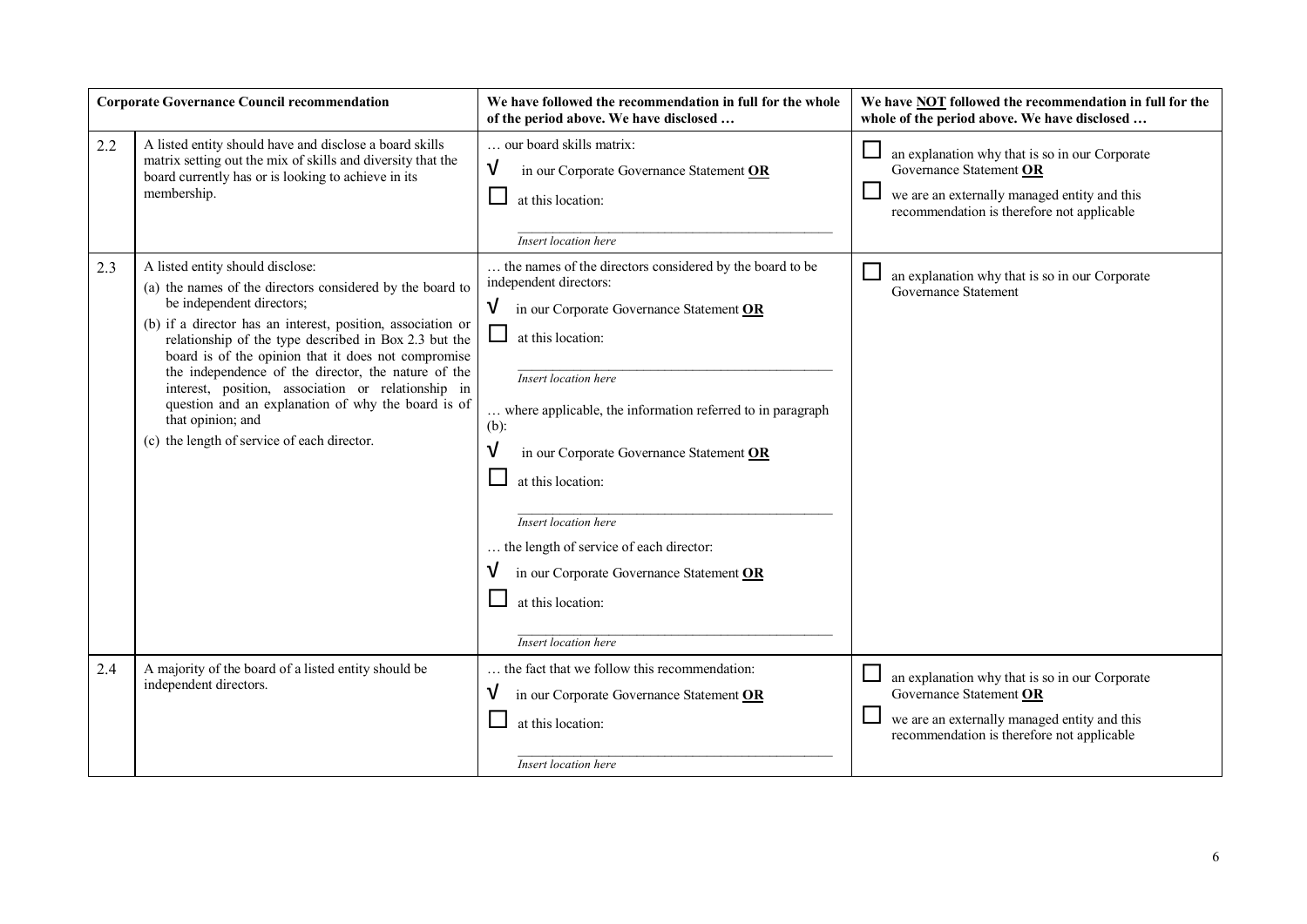|     | <b>Corporate Governance Council recommendation</b>                                                                                                                                                                                                                                                                                                                                                                                                                                                                                                                                                                                                                                                        | We have followed the recommendation in full for the whole<br>of the period above. We have disclosed                                                                                                                                                                                                                                                                                                                                                                                 | We have <b>NOT</b> followed the recommendation in full for the<br>whole of the period above. We have disclosed                                                                           |
|-----|-----------------------------------------------------------------------------------------------------------------------------------------------------------------------------------------------------------------------------------------------------------------------------------------------------------------------------------------------------------------------------------------------------------------------------------------------------------------------------------------------------------------------------------------------------------------------------------------------------------------------------------------------------------------------------------------------------------|-------------------------------------------------------------------------------------------------------------------------------------------------------------------------------------------------------------------------------------------------------------------------------------------------------------------------------------------------------------------------------------------------------------------------------------------------------------------------------------|------------------------------------------------------------------------------------------------------------------------------------------------------------------------------------------|
| 2.5 | The chair of the board of a listed entity should be an<br>independent director and, in particular, should not be the<br>same person as the CEO of the entity.                                                                                                                                                                                                                                                                                                                                                                                                                                                                                                                                             | the fact that we follow this recommendation:<br>$\Box$ in our Corporate Governance Statement OR<br>$\Box$<br>at this location:<br>Insert location here                                                                                                                                                                                                                                                                                                                              | V<br>an explanation why that is so in our Corporate<br>Governance Statement OR<br>$\sqcup$<br>we are an externally managed entity and this<br>recommendation is therefore not applicable |
| 2.6 | A listed entity should have a program for inducting new<br>provide appropriate<br>directors and<br>professional<br>development opportunities for directors to develop and<br>maintain the skills and knowledge needed to perform their<br>role as directors effectively.                                                                                                                                                                                                                                                                                                                                                                                                                                  | the fact that we follow this recommendation:<br>$\Box$<br>in our Corporate Governance Statement OR<br>ப<br>at this location:<br><b>Insert location here</b>                                                                                                                                                                                                                                                                                                                         | V<br>an explanation why that is so in our Corporate<br>Governance Statement OR<br>⊔<br>we are an externally managed entity and this<br>recommendation is therefore not applicable        |
|     | <b>PRINCIPLE 3 - ACT ETHICALLY AND RESPONSIBLY</b>                                                                                                                                                                                                                                                                                                                                                                                                                                                                                                                                                                                                                                                        |                                                                                                                                                                                                                                                                                                                                                                                                                                                                                     |                                                                                                                                                                                          |
| 3.1 | A listed entity should:<br>(a) have a code of conduct for its directors, senior<br>executives and employees; and<br>(b) disclose that code or a summary of it.                                                                                                                                                                                                                                                                                                                                                                                                                                                                                                                                            | our code of conduct or a summary of it:<br>$\Box$<br>in our Corporate Governance Statement OR<br>$\sqrt{ }$<br>at this location:<br>http://pepltd.com.au/investor-relations/corporate-<br>governance/                                                                                                                                                                                                                                                                               | ⊔<br>an explanation why that is so in our Corporate<br>Governance Statement                                                                                                              |
|     | <b>PRINCIPLE 4 - SAFEGUARD INTEGRITY IN CORPORATE REPORTING</b>                                                                                                                                                                                                                                                                                                                                                                                                                                                                                                                                                                                                                                           |                                                                                                                                                                                                                                                                                                                                                                                                                                                                                     |                                                                                                                                                                                          |
| 4.1 | The board of a listed entity should:<br>(a) have an audit committee which:<br>(1) has at least three members, all of whom are non-<br>executive directors and a majority of whom are<br>independent directors; and<br>(2) is chaired by an independent director, who is not<br>the chair of the board,<br>and disclose:<br>(3) the charter of the committee;<br>(4) the relevant qualifications and experience of the<br>members of the committee; and<br>(5) in relation to each reporting period, the number of<br>times the committee met throughout the period<br>and the individual attendances of the members at<br>those meetings; OR<br>(b) if it does not have an audit committee, disclose that | [If the entity complies with paragraph (a):]<br>the fact that we have an audit committee that complies with<br>paragraphs (1) and (2):<br>$\Box$<br>in our Corporate Governance Statement OR<br>$\Box$<br>at this location:<br>Insert location here<br>and a copy of the charter of the committee:<br>$\Box$<br>at this location:<br><b>Insert location here</b><br>$\ldots$ and the information referred to in paragraphs (4) and (5):<br>in our Corporate Governance Statement OR | V<br>an explanation why that is so in our Corporate<br>Governance Statement                                                                                                              |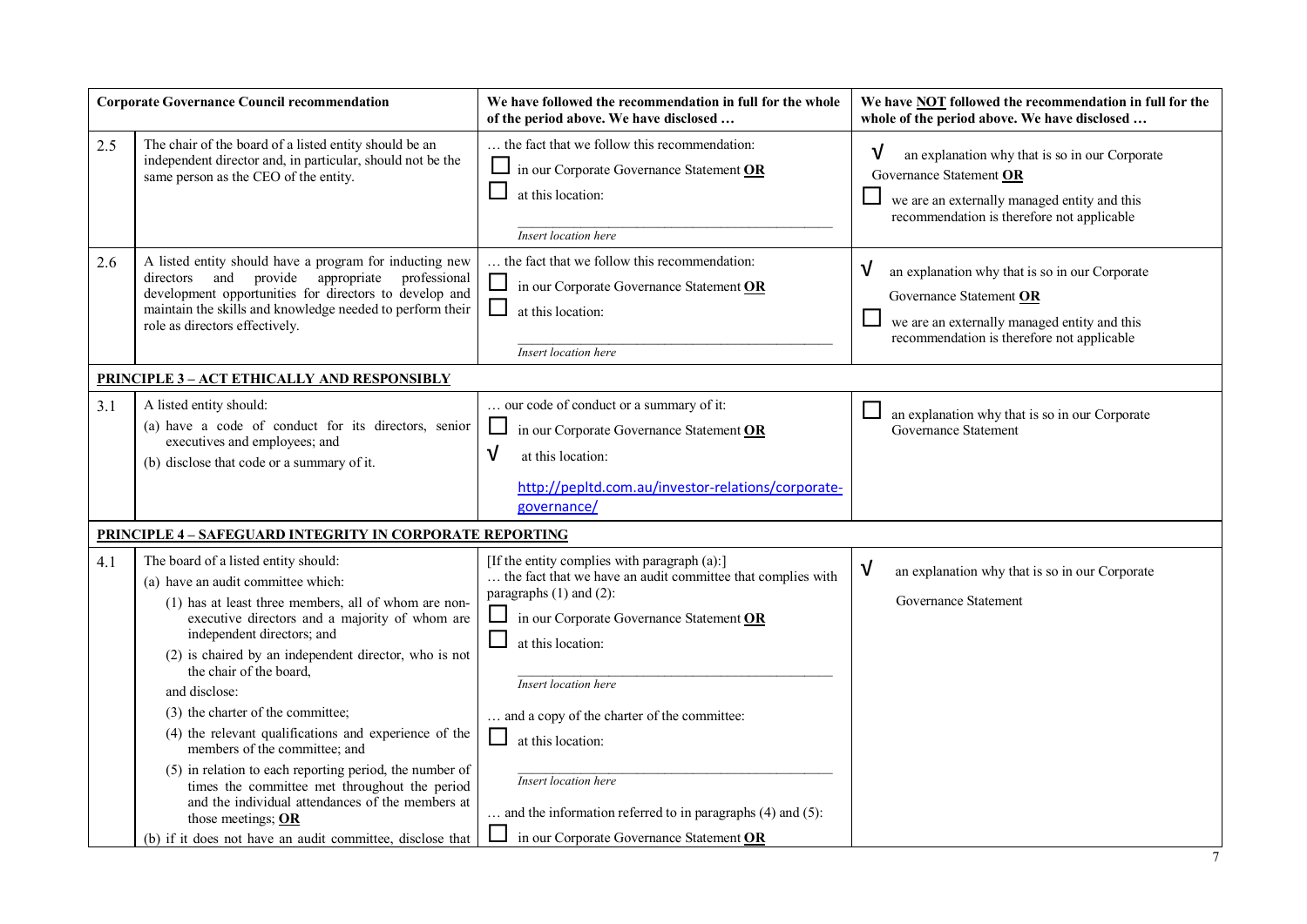|     | <b>Corporate Governance Council recommendation</b>                                                                                                                                                                                                                                                                                                                                                                                                                                                                                                                                                     | We have followed the recommendation in full for the whole<br>of the period above. We have disclosed                                                                                                                                                                                                                                                                                                                                                                                                         | We have NOT followed the recommendation in full for the<br>whole of the period above. We have disclosed                                                                                                                 |
|-----|--------------------------------------------------------------------------------------------------------------------------------------------------------------------------------------------------------------------------------------------------------------------------------------------------------------------------------------------------------------------------------------------------------------------------------------------------------------------------------------------------------------------------------------------------------------------------------------------------------|-------------------------------------------------------------------------------------------------------------------------------------------------------------------------------------------------------------------------------------------------------------------------------------------------------------------------------------------------------------------------------------------------------------------------------------------------------------------------------------------------------------|-------------------------------------------------------------------------------------------------------------------------------------------------------------------------------------------------------------------------|
|     | fact and the processes it employs that independently<br>verify and safeguard the integrity of its corporate<br>reporting, including the processes for the appointment<br>and removal of the external auditor and the rotation of<br>the audit engagement partner.                                                                                                                                                                                                                                                                                                                                      | $\Box$<br>at this location:<br>Insert location here<br>[If the entity complies with paragraph (b):]<br>the fact that we do not have an audit committee and the<br>processes we employ that independently verify and safeguard<br>the integrity of our corporate reporting, including the processes<br>for the appointment and removal of the external auditor and the<br>rotation of the audit engagement partner:<br>in our Corporate Governance Statement OR<br>at this location:<br>Insert location here |                                                                                                                                                                                                                         |
| 4.2 | The board of a listed entity should, before it approves the<br>entity's financial statements for a financial period, receive<br>from its CEO and CFO a declaration that, in their opinion,<br>the financial records of the entity have been properly<br>maintained and that the financial statements comply with<br>the appropriate accounting standards and give a true and<br>fair view of the financial position and performance of the<br>entity and that the opinion has been formed on the basis<br>of a sound system of risk management and internal<br>control which is operating effectively. | the fact that we follow this recommendation:<br>in our Corporate Governance Statement OR<br>at this location:<br>Insert location here                                                                                                                                                                                                                                                                                                                                                                       | an explanation why that is so in our Corporate<br>Governance Statement                                                                                                                                                  |
| 4.3 | A listed entity that has an AGM should ensure that its<br>external auditor attends its AGM and is available to<br>answer questions from security holders relevant to the<br>audit.                                                                                                                                                                                                                                                                                                                                                                                                                     | the fact that we follow this recommendation:<br>V<br>in our Corporate Governance Statement OR<br>at this location:<br><b>Insert location here</b>                                                                                                                                                                                                                                                                                                                                                           | an explanation why that is so in our Corporate<br>Governance Statement OR<br>we are an externally managed entity that does not hold<br>an annual general meeting and this recommendation is<br>therefore not applicable |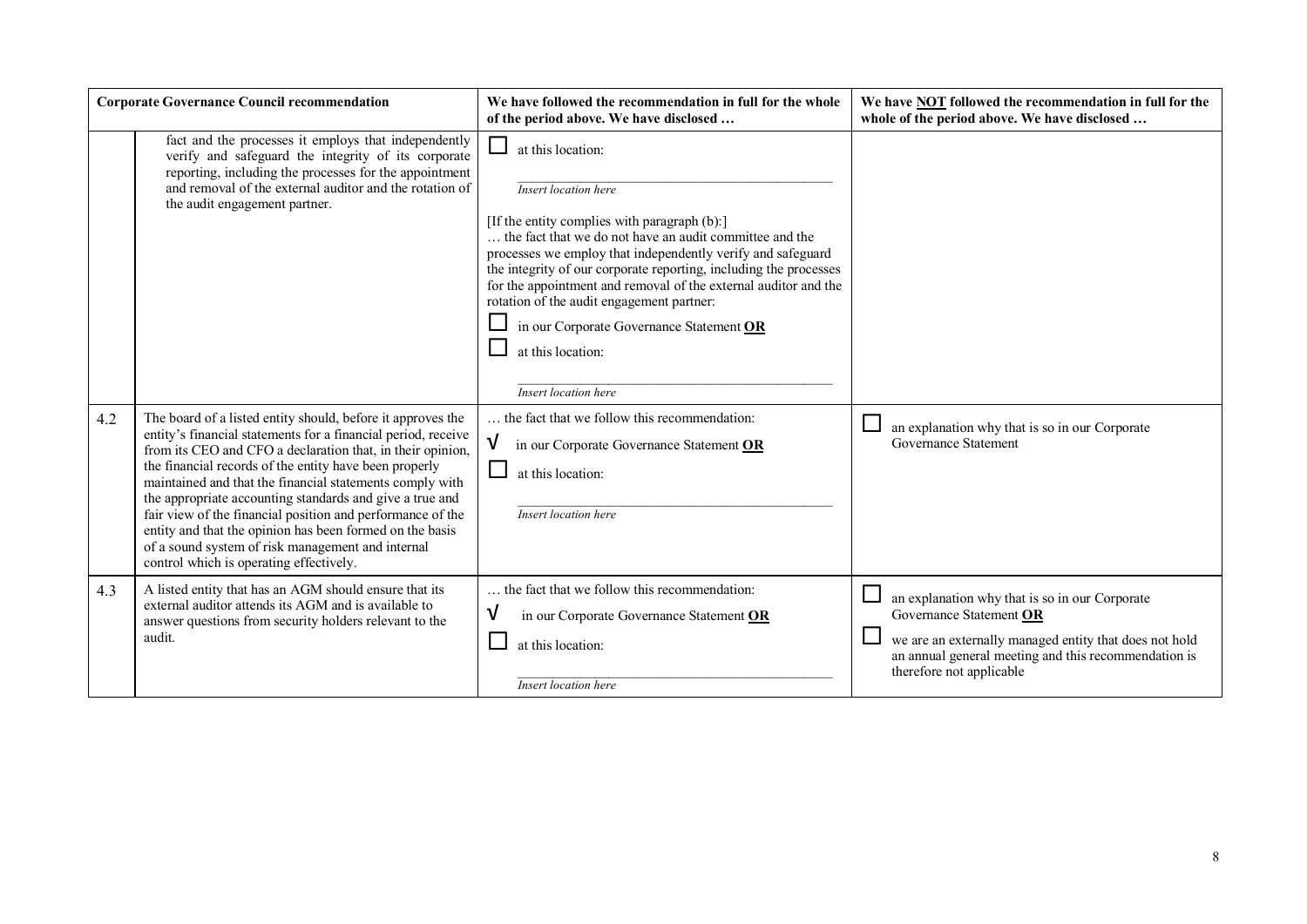|     | <b>Corporate Governance Council recommendation</b>                                                                                                                                               | We have followed the recommendation in full for the whole<br>of the period above. We have disclosed                                                                                                         | We have NOT followed the recommendation in full for the<br>whole of the period above. We have disclosed                                                                                                                             |
|-----|--------------------------------------------------------------------------------------------------------------------------------------------------------------------------------------------------|-------------------------------------------------------------------------------------------------------------------------------------------------------------------------------------------------------------|-------------------------------------------------------------------------------------------------------------------------------------------------------------------------------------------------------------------------------------|
|     | <b>PRINCIPLE 5 - MAKE TIMELY AND BALANCED DISCLOSURE</b>                                                                                                                                         |                                                                                                                                                                                                             |                                                                                                                                                                                                                                     |
| 5.1 | A listed entity should:<br>(a) have a written policy for complying with its<br>continuous disclosure obligations under the Listing<br>Rules; and<br>(b) disclose that policy or a summary of it. | our continuous disclosure compliance policy or a summary<br>of it:<br>√<br>in our Corporate Governance Statement OR<br>at this location:<br>Insert location here                                            | an explanation why that is so in our Corporate<br>Governance Statement                                                                                                                                                              |
|     | <b>PRINCIPLE 6 - RESPECT THE RIGHTS OF SECURITY HOLDERS</b>                                                                                                                                      |                                                                                                                                                                                                             |                                                                                                                                                                                                                                     |
| 6.1 | A listed entity should provide information about itself and<br>its governance to investors via its website.                                                                                      | information about us and our governance on our website:<br>$\sqrt{\phantom{a}}$ at this location:<br>http://pepltd.com.au/investor-relations/corporate-<br>governance/<br>Insert location here              | an explanation why that is so in our Corporate<br>Governance Statement                                                                                                                                                              |
| 6.2 | A listed entity should design and implement an investor<br>relations program to facilitate effective two-way<br>communication with investors.                                                    | the fact that we follow this recommendation:<br>V<br>in our Corporate Governance Statement OR<br>at this location:<br>Insert location here                                                                  | an explanation why that is so in our Corporate<br>Governance Statement                                                                                                                                                              |
| 6.3 | A listed entity should disclose the policies and processes<br>it has in place to facilitate and encourage participation at<br>meetings of security holders.                                      | our policies and processes for facilitating and encouraging<br>participation at meetings of security holders:<br>V<br>in our Corporate Governance Statement OR<br>at this location:<br>Insert location here | an explanation why that is so in our Corporate<br>Governance Statement OR<br>we are an externally managed entity that does not hold<br>periodic meetings of security holders and this<br>recommendation is therefore not applicable |
| 6.4 | A listed entity should give security holders the option to<br>receive communications from, and send communications<br>to, the entity and its security registry electronically.                   | the fact that we follow this recommendation:<br>$\sqrt{ }$<br>in our Corporate Governance Statement OR<br>at this location:<br><b>Insert</b> location here                                                  | an explanation why that is so in our Corporate<br>Governance Statement                                                                                                                                                              |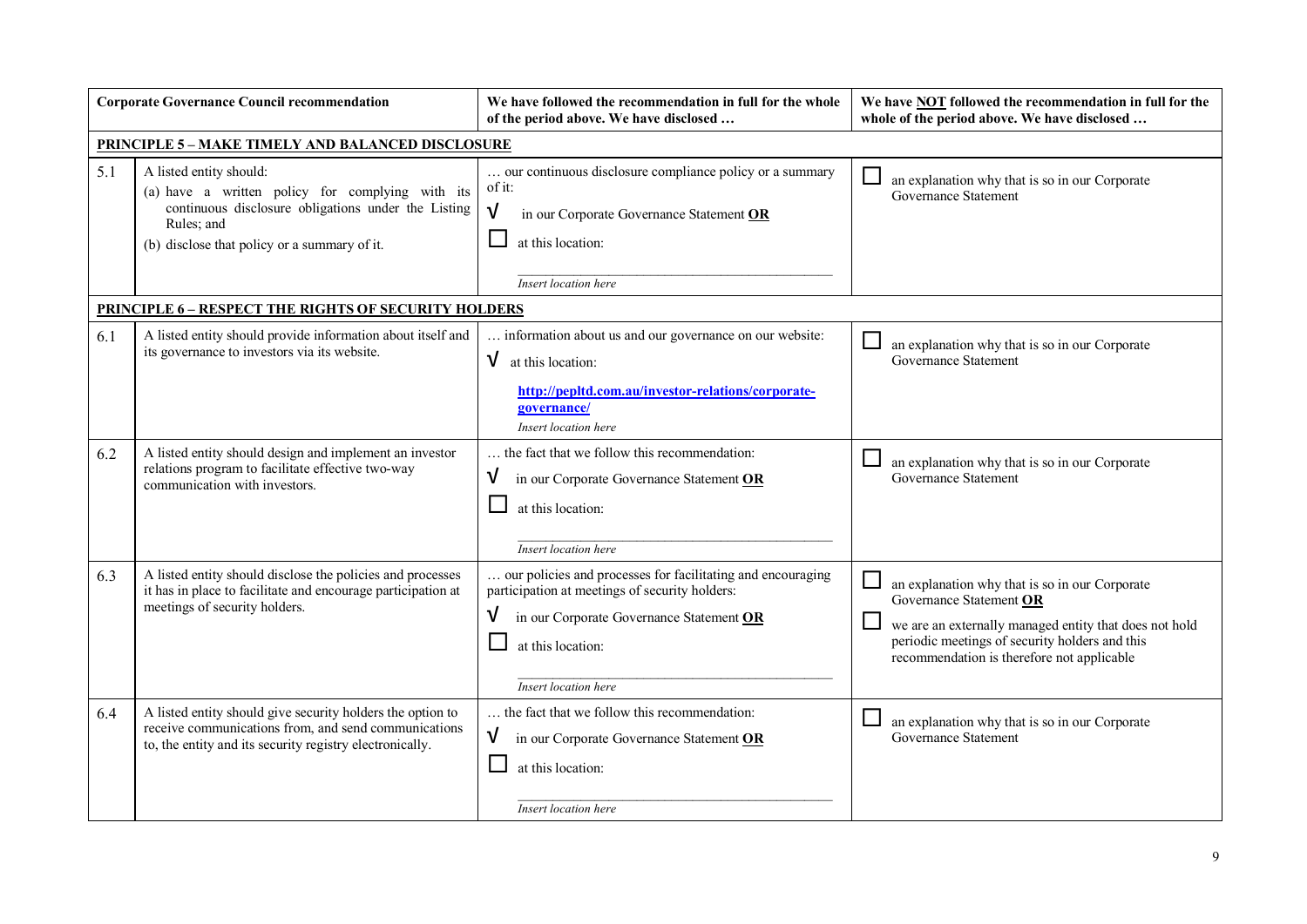|     | <b>Corporate Governance Council recommendation</b>                                                                                                                                                                                                                                                                                                                                                                                                                                                                                                                                                                                                                                                                                           | We have followed the recommendation in full for the whole<br>of the period above. We have disclosed                                                                                                                                                                                                                                                                                                                                                                                                                                                                                                                                                                                                                                                                                                                               | We have <b>NOT</b> followed the recommendation in full for the<br>whole of the period above. We have disclosed |
|-----|----------------------------------------------------------------------------------------------------------------------------------------------------------------------------------------------------------------------------------------------------------------------------------------------------------------------------------------------------------------------------------------------------------------------------------------------------------------------------------------------------------------------------------------------------------------------------------------------------------------------------------------------------------------------------------------------------------------------------------------------|-----------------------------------------------------------------------------------------------------------------------------------------------------------------------------------------------------------------------------------------------------------------------------------------------------------------------------------------------------------------------------------------------------------------------------------------------------------------------------------------------------------------------------------------------------------------------------------------------------------------------------------------------------------------------------------------------------------------------------------------------------------------------------------------------------------------------------------|----------------------------------------------------------------------------------------------------------------|
|     | <b>PRINCIPLE 7 - RECOGNISE AND MANAGE RISK</b>                                                                                                                                                                                                                                                                                                                                                                                                                                                                                                                                                                                                                                                                                               |                                                                                                                                                                                                                                                                                                                                                                                                                                                                                                                                                                                                                                                                                                                                                                                                                                   |                                                                                                                |
| 7.1 | The board of a listed entity should:<br>(a) have a committee or committees to oversee risk, each<br>of which:<br>(1) has at least three members, a majority of whom<br>are independent directors; and<br>(2) is chaired by an independent director,<br>and disclose:<br>(3) the charter of the committee;<br>(4) the members of the committee; and<br>(5) as at the end of each reporting period, the number<br>of times the committee met throughout the period<br>and the individual attendances of the members at<br>those meetings; OR<br>(b) if it does not have a risk committee or committees that<br>satisfy (a) above, disclose that fact and the processes<br>it employs for overseeing the entity's risk<br>management framework. | [If the entity complies with paragraph (a):]<br>the fact that we have a committee or committees to oversee<br>risk that comply with paragraphs $(1)$ and $(2)$ :<br>in our Corporate Governance Statement OR<br>at this location:<br><b>Insert location here</b><br>and a copy of the charter of the committee:<br>at this location:<br>Insert location here<br>and the information referred to in paragraphs (4) and (5):<br>V<br>in our Corporate Governance Statement OR<br>at this location:<br>Insert location here<br>[If the entity complies with paragraph (b):]<br>the fact that we do not have a risk committee or committees<br>that satisfy (a) and the processes we employ for overseeing our<br>risk management framework:<br>in our Corporate Governance Statement OR<br>at this location:<br>Insert location here | √<br>an explanation why that is so in our Corporate<br>Governance Statement                                    |
| 7.2 | The board or a committee of the board should:<br>(a) review the entity's risk management framework at<br>least annually to satisfy itself that it continues to be<br>sound; and<br>(b) disclose, in relation to each reporting period, whether<br>such a review has taken place.                                                                                                                                                                                                                                                                                                                                                                                                                                                             | the fact that we follow this recommendation:<br>$\sqrt{ }$<br>in our Corporate Governance Statement OR<br>$\Box$<br>at this location:<br>Insert location here                                                                                                                                                                                                                                                                                                                                                                                                                                                                                                                                                                                                                                                                     | an explanation why that is so in our Corporate<br>Governance Statement                                         |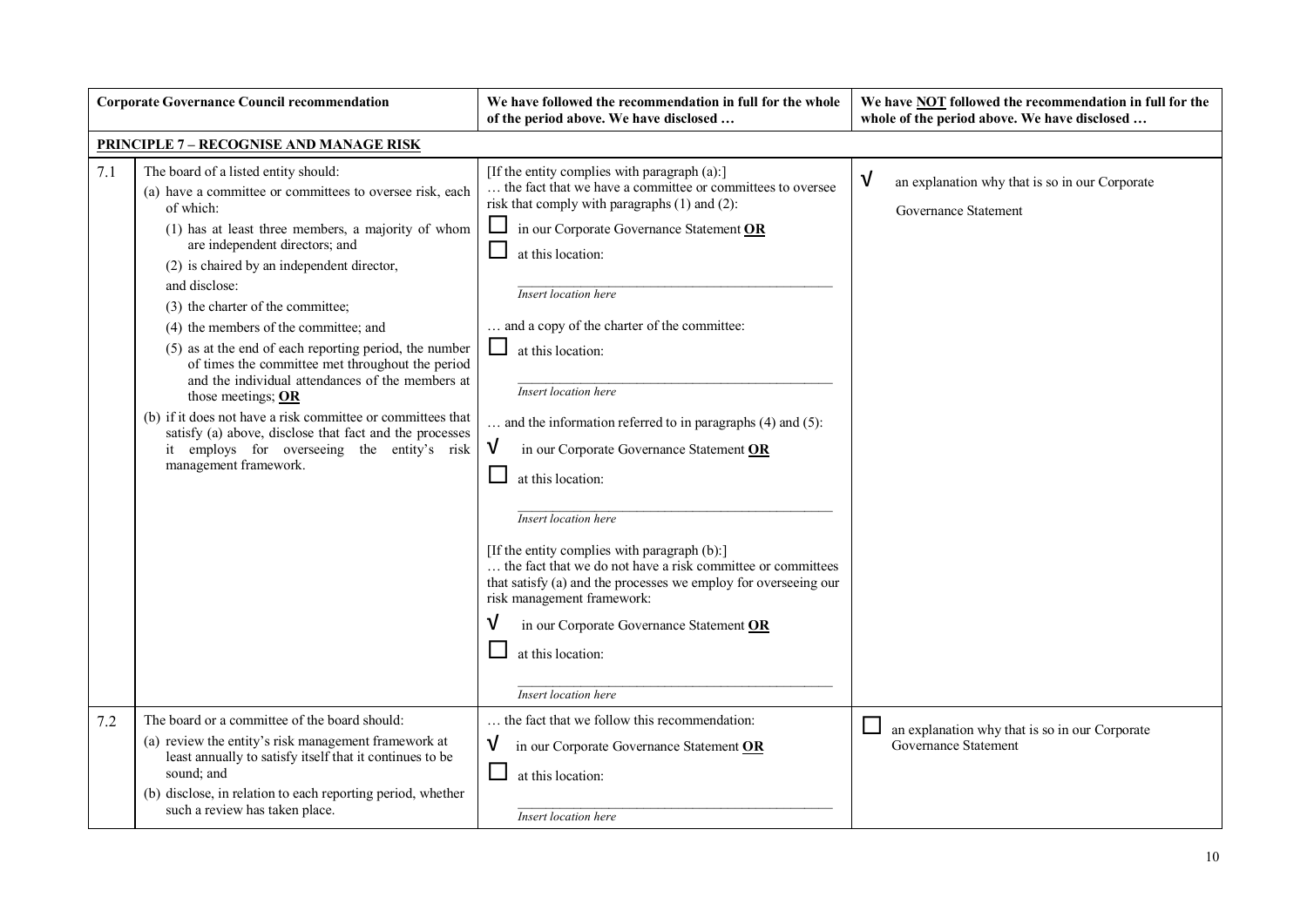|     | <b>Corporate Governance Council recommendation</b>                                                                                                                                                                                                                                                                                                                              | We have followed the recommendation in full for the whole<br>of the period above. We have disclosed                                                                                                                                                                                                                                                                                                                                                                                                                                                                                                                 | We have <b>NOT</b> followed the recommendation in full for the<br>whole of the period above. We have disclosed                                                          |
|-----|---------------------------------------------------------------------------------------------------------------------------------------------------------------------------------------------------------------------------------------------------------------------------------------------------------------------------------------------------------------------------------|---------------------------------------------------------------------------------------------------------------------------------------------------------------------------------------------------------------------------------------------------------------------------------------------------------------------------------------------------------------------------------------------------------------------------------------------------------------------------------------------------------------------------------------------------------------------------------------------------------------------|-------------------------------------------------------------------------------------------------------------------------------------------------------------------------|
| 7.3 | A listed entity should disclose:<br>(a) if it has an internal audit function, how the function is<br>structured and what role it performs; OR<br>(b) if it does not have an internal audit function, that fact<br>and the processes it employs for evaluating and<br>continually improving the effectiveness of its risk<br>management and internal control processes.          | [If the entity complies with paragraph (a):]<br>how our internal audit function is structured and what role it<br>performs:<br>⊔<br>in our Corporate Governance Statement OR<br>$\mathcal{L}_{\mathcal{A}}$<br>at this location:<br>Insert location here<br>[If the entity complies with paragraph (b):]<br>the fact that we do not have an internal audit function and<br>the processes we employ for evaluating and continually<br>improving the effectiveness of our risk management and<br>internal control processes:<br>in our Corporate Governance Statement OR<br>at this location:<br>Insert location here | an explanation why that is so in our Corporate<br>Governance Statement                                                                                                  |
| 7.4 | A listed entity should disclose whether it has any material<br>exposure to economic, environmental and social<br>sustainability risks and, if it does, how it manages or<br>intends to manage those risks.                                                                                                                                                                      | whether we have any material exposure to economic,<br>environmental and social sustainability risks and, if we do, how<br>we manage or intend to manage those risks:<br>V<br>in our Corporate Governance Statement OR<br>at this location:<br>Insert location here                                                                                                                                                                                                                                                                                                                                                  | an explanation why that is so in our Corporate<br><b>Governance Statement</b>                                                                                           |
|     | <b>PRINCIPLE 8 - REMUNERATE FAIRLY AND RESPONSIBLY</b>                                                                                                                                                                                                                                                                                                                          |                                                                                                                                                                                                                                                                                                                                                                                                                                                                                                                                                                                                                     |                                                                                                                                                                         |
| 8.1 | The board of a listed entity should:<br>(a) have a remuneration committee which:<br>(1) has at least three members, a majority of whom<br>are independent directors; and<br>(2) is chaired by an independent director,<br>and disclose:<br>(3) the charter of the committee;<br>(4) the members of the committee; and<br>(5) as at the end of each reporting period, the number | [If the entity complies with paragraph (a):]<br>the fact that we have a remuneration committee that<br>complies with paragraphs (1) and (2):<br>in our Corporate Governance Statement OR<br>at this location:<br>Insert location here<br>and a copy of the charter of the committee:                                                                                                                                                                                                                                                                                                                                | an explanation why that is so in our Corporate<br>Governance Statement OR<br>we are an externally managed entity and this<br>recommendation is therefore not applicable |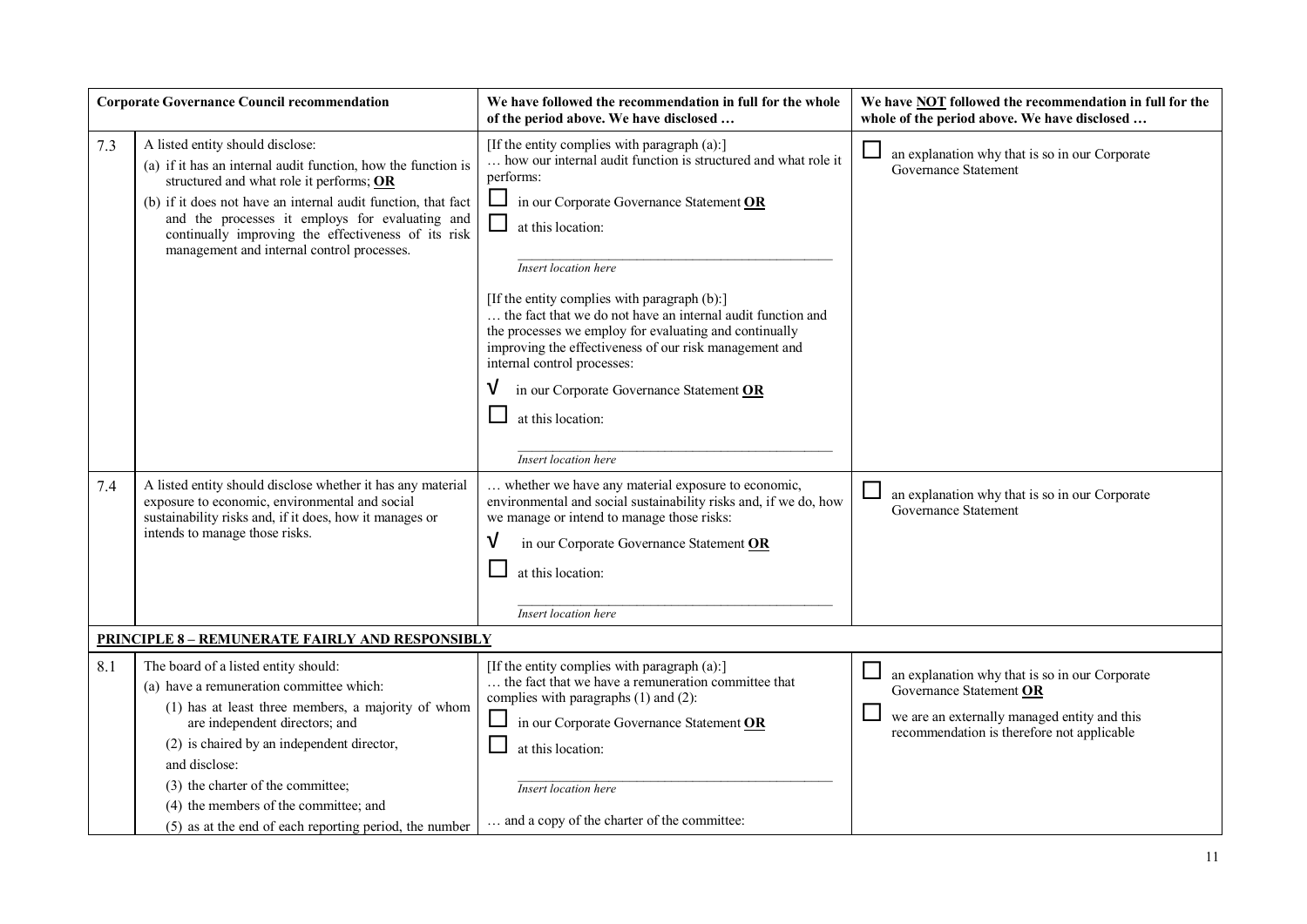|     | <b>Corporate Governance Council recommendation</b>                                                                                                                                                                                                                                                                                                                                                          | We have followed the recommendation in full for the whole<br>of the period above. We have disclosed                                                                                                                                                                                                                                                                                                                                                                                                                                                                                                                                              | We have <b>NOT</b> followed the recommendation in full for the<br>whole of the period above. We have disclosed                                                                                                                                                                          |
|-----|-------------------------------------------------------------------------------------------------------------------------------------------------------------------------------------------------------------------------------------------------------------------------------------------------------------------------------------------------------------------------------------------------------------|--------------------------------------------------------------------------------------------------------------------------------------------------------------------------------------------------------------------------------------------------------------------------------------------------------------------------------------------------------------------------------------------------------------------------------------------------------------------------------------------------------------------------------------------------------------------------------------------------------------------------------------------------|-----------------------------------------------------------------------------------------------------------------------------------------------------------------------------------------------------------------------------------------------------------------------------------------|
|     | of times the committee met throughout the period<br>and the individual attendances of the members at<br>those meetings; OR<br>(b) if it does not have a remuneration committee, disclose<br>that fact and the processes it employs for setting the<br>level and composition of remuneration for directors<br>and senior executives and ensuring that such<br>remuneration is appropriate and not excessive. | $\Box$<br>at this location:<br>Insert location here<br>and the information referred to in paragraphs $(4)$ and $(5)$ :<br>$\Box$<br>in our Corporate Governance Statement OR<br>at this location:<br>Insert location here<br>[If the entity complies with paragraph (b):]<br>the fact that we do not have a remuneration committee and<br>the processes we employ for setting the level and composition<br>of remuneration for directors and senior executives and<br>ensuring that such remuneration is appropriate and not<br>excessive:<br>in our Corporate Governance Statement OR<br>$\Box$<br>at this<br>location:<br>Insert location here |                                                                                                                                                                                                                                                                                         |
| 8.2 | A listed entity should separately disclose its policies and<br>practices regarding the remuneration of non-executive<br>directors and the remuneration of executive directors and<br>other senior executives.                                                                                                                                                                                               | separately our remuneration policies and practices regarding<br>the remuneration of non-executive directors and the<br>remuneration of executive directors and other senior<br>executives:<br>in our Corporate Governance Statement OR<br>at this location:<br>Insert location here                                                                                                                                                                                                                                                                                                                                                              | an explanation why that is so in our Corporate<br>Governance Statement OR<br>we are an externally managed entity and this<br>recommendation is therefore not applicable                                                                                                                 |
| 8.3 | A listed entity which has an equity-based remuneration<br>scheme should:<br>(a) have a policy on whether participants are permitted to<br>enter into transactions (whether through the use of<br>derivatives or otherwise) which limit the economic<br>risk of participating in the scheme; and<br>(b) disclose that policy or a summary of it.                                                             | our policy on this issue or a summary of it:<br>in our Corporate Governance Statement OR<br>$\Box$<br>at this location:<br>Insert location here                                                                                                                                                                                                                                                                                                                                                                                                                                                                                                  | an explanation why that is so in our Corporate<br>Governance Statement OR<br>we do not have an equity-based remuneration scheme<br>and this recommendation is therefore not applicable OR<br>we are an externally managed entity and this<br>recommendation is therefore not applicable |